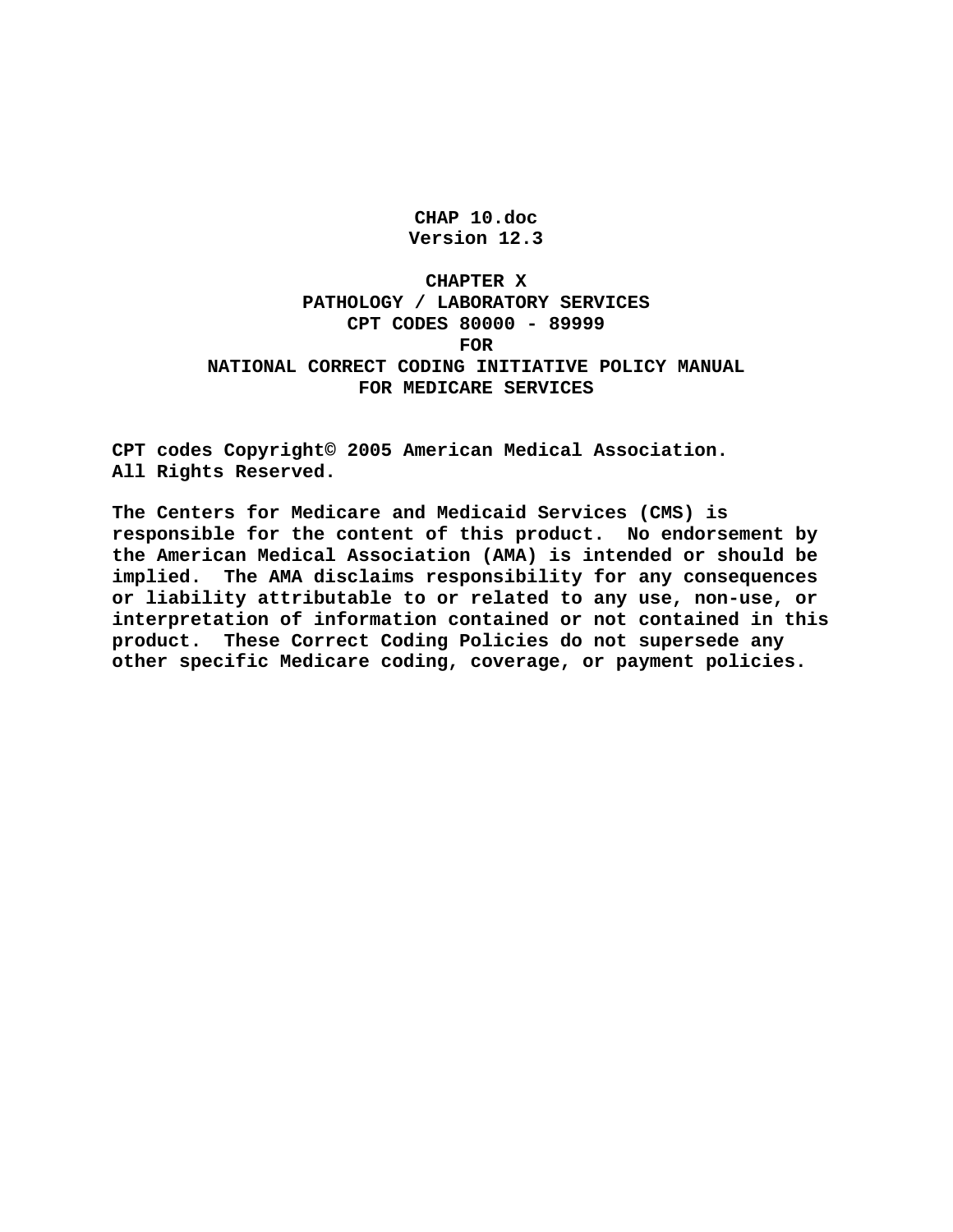# **Chapter X Pathology and Laboratory Services CPT Codes 80000 - 89999**

## **A. Introduction**

Pathology and laboratory CPT coding includes services primarily reported to evaluate specimens obtained from patients (body fluids, cytological specimens, or tissue specimens obtained by invasive/surgical procedures) in order to provide information to This information, coupled with information obtained from history and examination findings and other data, provides the physician with the background upon which medical decision making is established.

Generally, pathology and laboratory specimens are prepared and/or screened by laboratory personnel with a pathologist assuming responsibility for the integrity of the results generated by the laboratory. Certain types of specimens and tests are reviewed personally by the pathologist. CPT coding for this section includes few codes requiring patient contact or evaluation and management services rendered directly by the pathologist. On the occasion that a pathologist provides evaluation and management services (significant, separately identifiable, patient care services that satisfy the criteria set forth in the E&M guidelines developed by CMS, formerly HCFA**,** and the AMA), appropriate coding should be rendered from the evaluation and management section of the *CPT Manual*.

If, after a test is ordered and performed, additional related procedures are necessary to provide or verify the result, these would be considered part of the ordered test. For example, if a patient with leukemia has a thrombocytopenia, and a manual platelet count (CPT code 85032) is performed in addition to the performance of an automated hemogram with automated platelet count (CPT code 85027), it would be inappropriate to report CPT codes 85032 and 85027 because the former provides verification for the automated hemogram and platelet count (CPT code 85027). As another example, if a patient has an abnormal test result and repeat performance of the test is done to verify the result, the test is reported as one unit of service rather than two.

If a treating physician orders an automated complete blood count with automated differential WBC count (CPT code 85025) or without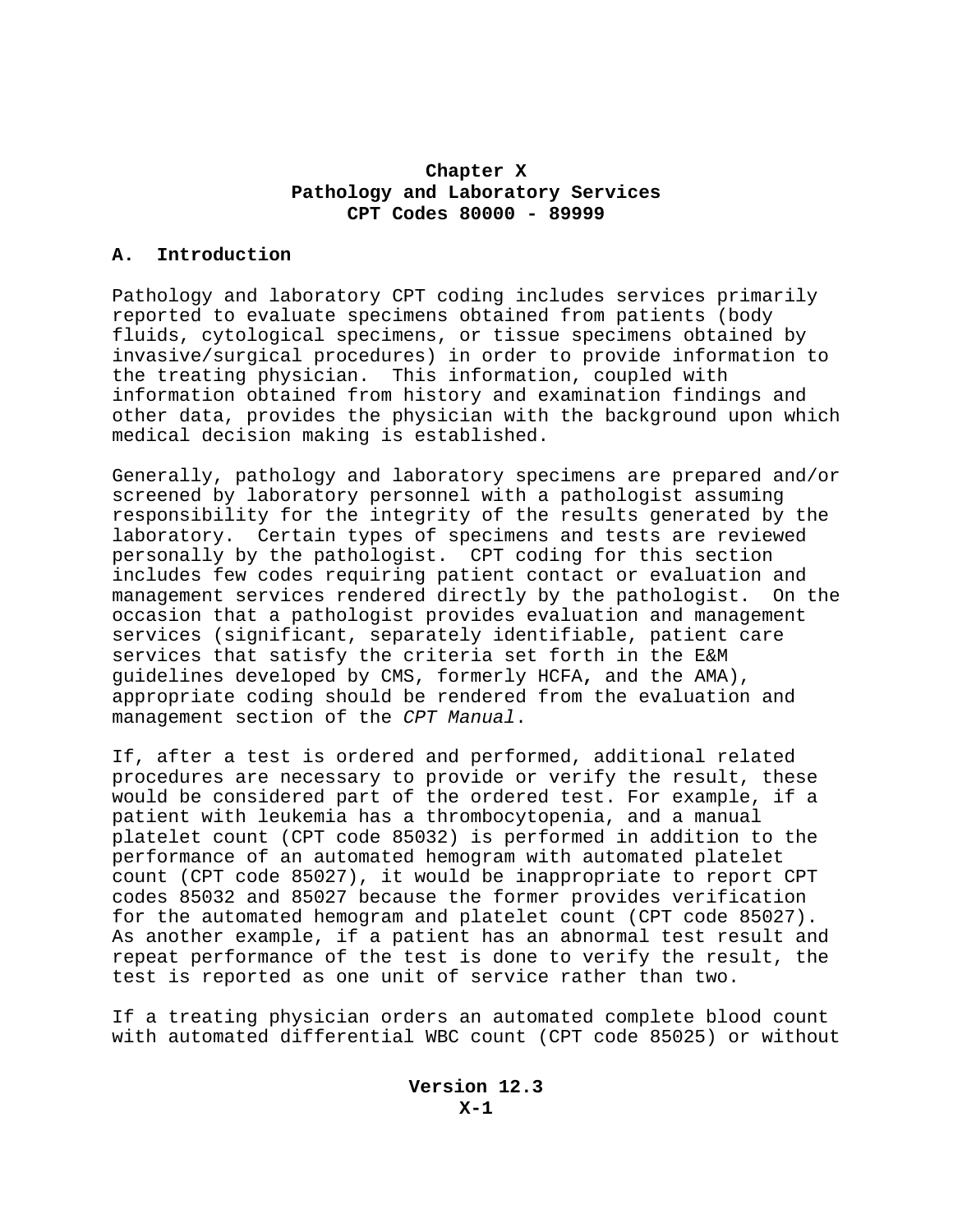automated differential WBC count (CPT code 85027), the laboratory sometimes examines a blood smear in order to complete the ordered test based on laboratory selected criteria flagging the results for additional verification. The laboratory should NOT report CPT code 85007 (microscopic blood smear examination with manual WBC differential count) or CPT code 85008 (microscopic blood smear examination without manual WBC differential count) for the examination of a blood smear to complete the ordered automated hemogram test (CPT codes 85025 or 85027). The same principle applies if the treating physician orders any type of blood count and the laboratory's practice is to perform an automated complete blood count with or without automated differential WBC count.

If a treating physician orders an automated hemogram (CPT code 85027) and a manual differential WBC count (CPT code 85007), both codes may be reported. However, a provider may not report an automated hemogram with automated differential WBC count (CPT code 85025) with a manual differential WBC count (CPT code 85007) because this combination of codes results in duplicate payment for the differential WBC count. CMS does not pay twice for the same laboratory test result even if performed by two different methods unless the two methods are medically reasonable and necessary.

By contrast some laboratory tests if positive require additional separate follow-up testing which is implicit in the physician's order. For example, if an RBC antibody screen (CPT code 86850) is positive, the laboratory routinely proceeds to identify the RBC antibody. The latter testing is separately reportable. Similarly, if a urine culture is positive, the laboratory proceeds to organism identification testing which is separately<br>reportable. In these cases, the initial positive results have In these cases, the initial positive results have limited clinical value without the additional testing. The additional testing is separately reportable because it is not performed to complete the ordered test. Furthermore, the ordered test if positive requires the additional testing in order to have clinical value. This type of testing is a category of reflex testing that must be distinguished from other reflex testing performed on a positive test result which may have clinical value without additional testing. An example of a latter type of test is a serum protein electrophoresis with a monoclonal protein band. A laboratory should not routinely perform serum immunofixation or serum immunoelectrophoresis to identify the type of monoclonal protein unless ordered by the treating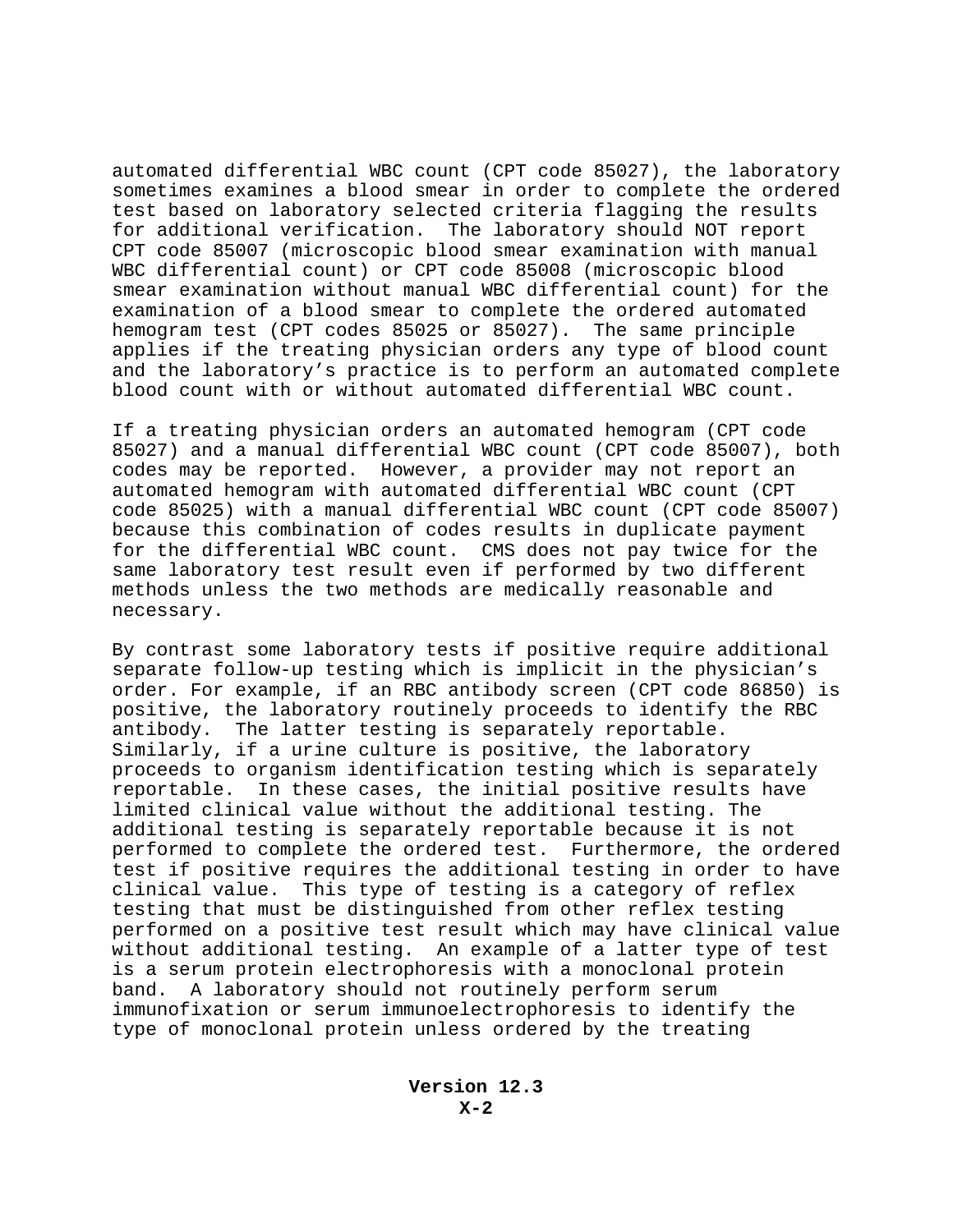physician. If the patient has a known monoclonal gammopathy, perhaps identified at another laboratory, the serum immunofixation or immunoelectrophoresis would not be appropriate unless ordered by the treating physician.

### **B. Evaluation and Management (E&M) Services**

Medicare Global Surgery Rules define the rules for reporting evaluation and management (E&M) services with procedures covered by these rules. This section summarizes some of the rules.

All procedures on the Medicare Physician Fee Schedule are assigned a Global period of 000, 010, 090, XXX, YYY, or ZZZ. The global concept does not apply to XXX procedures. The global period for YYY procedures is defined by the Carrier. All procedures with a global period of ZZZ are related to another procedure, and the applicable global period for the ZZZ code is determined by the related procedure.

Since NCCI edits are applied to same day services by the same provider to the same beneficiary, certain Global Surgery Rules are applicable to NCCI. An E&M service is separately reportable on the same date of service as a procedure with a global period of 000, 010, or 090 under limited circumstances.

If a procedure has a global period of 090 days, it is defined as a major surgical procedure. If an E&M is performed on the same date of service as a major surgical procedure for the purpose of deciding whether to perform this surgical procedure, the E&M service is separately reportable with modifier -57. Other E&M services on the same date of service as a major surgical procedure are included in the global payment for the procedure and are not separately reportable. NCCI does not contain edits based on this rule because Medicare Carriers have separate edits.

If a procedure has a global period of 000 or 010 days, it is defined as a minor surgical procedure. The decision to perform a minor surgical procedure is included in the payment for the minor surgical procedure and should not be reported separately as an E&M service. However, a significant and separately identifiable E&M service unrelated to the decision to perform the minor surgical procedure is separately reportable with modifier -25. NCCI does contain some edits based on these principles, but the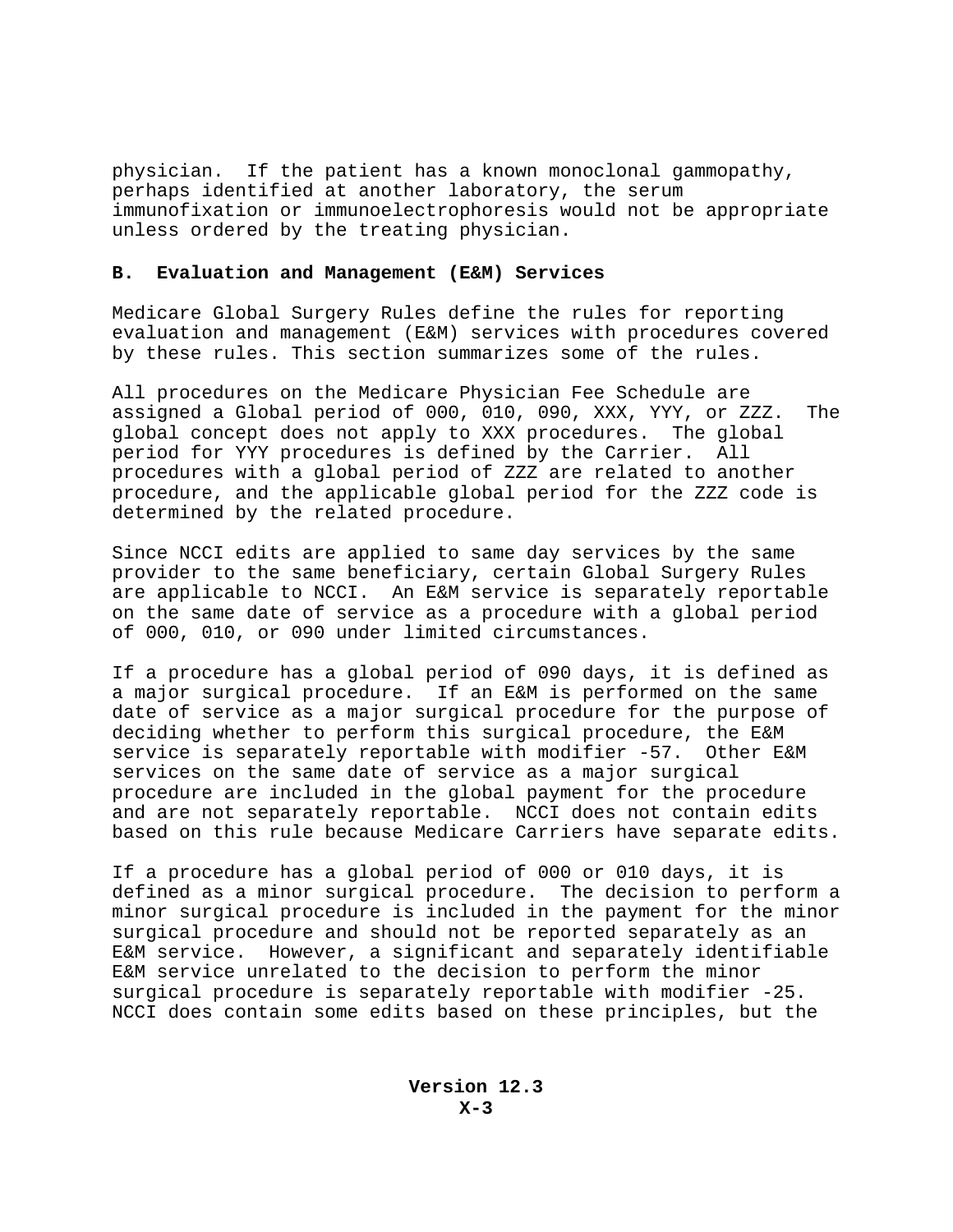Medicare Carriers have separate edits. Neither the NCCI nor Carriers have all possible edits based on these principles.

Procedures with a global surgery indicator of "XXX" are not covered by these rules. Many of these "XXX" procedures are performed by physicians and have inherent pre-procedure, intraprocedure, and post-procedure work usually performed each time the procedure is completed. This work should never be reported as a separate E&M code. Other "XXX" procedures are not usually performed by a physician and have no physician work relative value units associated with them. A physician should never report a separate E&M code with these procedures for the supervision of others performing the procedure or for the interpretation of the procedure. With most "XXX" procedures, the physician may, however, perform a significant and separately identifiable E&M service on the same day of service which may be reported by appending modifier –25 to the E&M code. This E&M service may be related to the same diagnosis necessitating performance of the "XXX" procedure but cannot include any work inherent in the "XXX" procedure, supervision of others performing the "XXX" procedure, or time for interpreting the result of the "XXX" procedure. Appending modifier –25 to a significant, separately identifiable E&M service when performed on the same date of service as an "XXX" procedure is correct coding.

#### **C. Organ or Disease Oriented Panels**

The *CPT Manual* assigns CPT codes to organ or disease oriented panels consisting of a group of specified tests. If all tests of a CPT defined panel are performed, the provider may bill the panel code or the individual component test codes. The panel codes may be used when the tests are ordered as that panel or if the individual component tests of a panel are ordered separately. For example, if the individually ordered tests are cholesterol (CPT code 82465), triglycerides (CPT code 84478), and HDL cholesterol (CPT code 83718), the service could be billed as a lipid panel (CPT code 80061).

NCCI contains edits pairing each panel CPT code (column one code) with each CPT code corresponding to an individual laboratory test that is included in the panel (column two code). These edits allow use of NCCI-associated modifiers to bypass them if one or more of the individual laboratory tests are reported on the same date of service. The repeat testing must be medically reasonable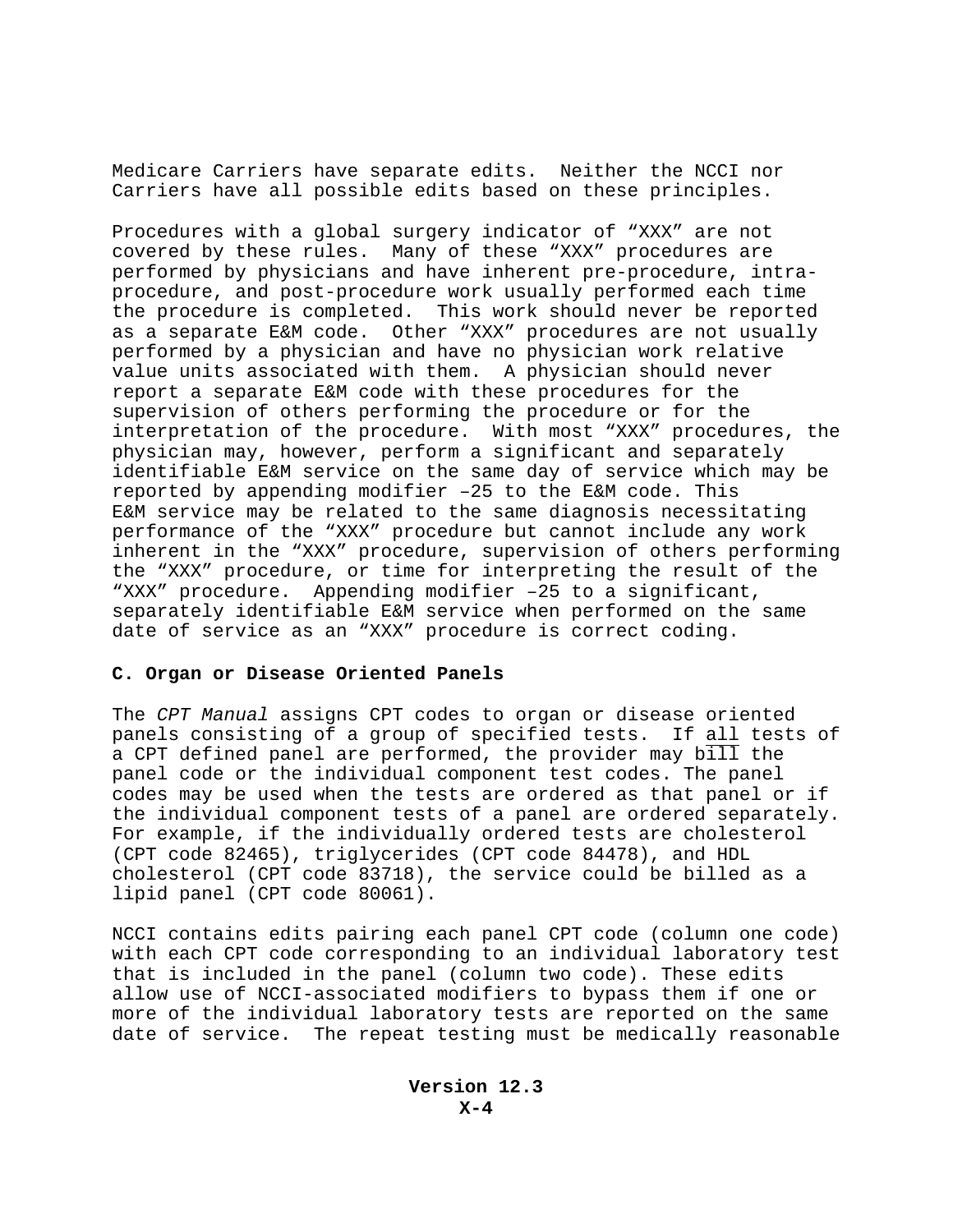and necessary. Modifier -91 may be utilized to report this repeat testing. Based on the *Internet-Only Manuals(IOM), Medicare Claims Processing Manual*, Publication 100-04, Chapter 16, Section 100.5.1, the repeat testing cannot be performed to "confirm initial results; due to testing problems with specimens and equipment or for any other reason when a normal, one-time, reportable result is all that is required."

## **D. Evocative/Suppression Testing**

Evocative/suppression testing involves administration of agents to determine a patient's response to those agents (CPT codes 80400-80440 are to be used for reporting the laboratory components of the testing). When the test requires physician administration of the evocative/suppression agent as described by HCPCS/CPT codes 90760-90775 and C8950-C8952 (therapeutic/diagnostic injections/infusions), these codes can be separately reported. However, when physician attendance is not required, and the agent is administered by ancillary personnel, these codes are not to be separately reported. In the inpatient setting, these codes are only reported if the physician performs the service personally. In the office setting, the service can be reported when performed by office personnel if the physician is directly supervising the service. While supplies necessary to perform the testing are included in the testing, the appropriate HCPCS J codes for the drugs can be separately reported for the diagnostic agents. Separate evaluation and management services are not to be reported, including prolonged services (in the case of prolonged infusions) unless a significant, separately identifiable service is provided and documented.

# **E. General Policy Statements**

1. In this Manual many policies are described utilizing the term "physician". Unless indicated differently the usage of this term does not restrict the policies to physicians only but applies to all practitioners, hospitals, providers, or suppliers eligible to bill the relevant HCPCS/CPT codes pursuant to applicable portions of the Social Security Act (SSA) of 1965, the<br>Code of Federal Regulations (CFR), and Medicare rules. In some Code of Federal Regulations (CFR), and Medicare rules. sections of this Manual, the term "physician" would not include some of these entities because specific rules do not apply to them. For example, Anesthesia Rules and Global Surgery Rules do not apply to hospitals.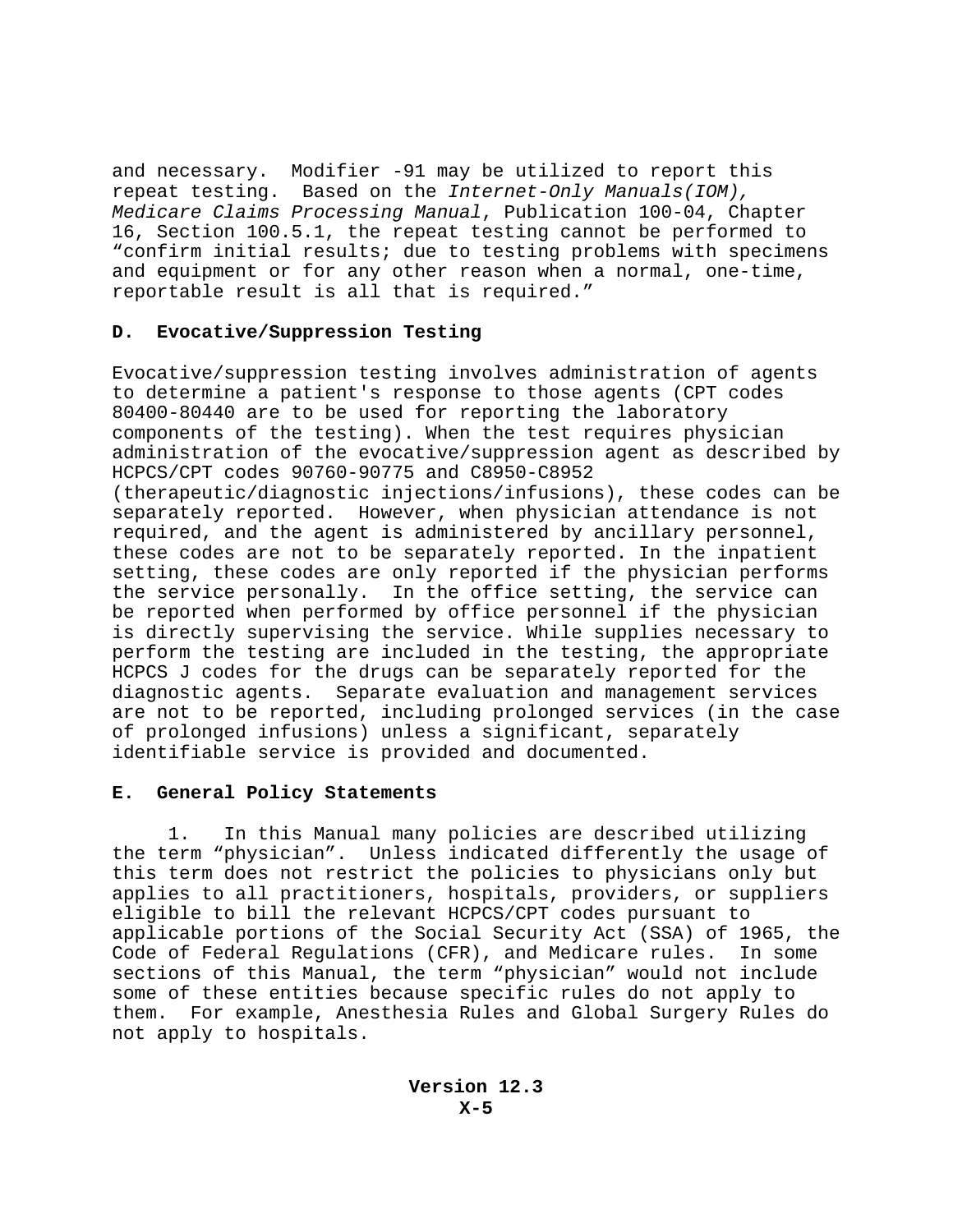2. With few exceptions the payment for a surgical procedure includes payment for dressings, supplies, and local<br>anesthesia. These items are not separately reportable under These items are not separately reportable under their own HCPCS/CPT codes. Wound closures utilizing adhesive strips, topical skin adhesive, or tape alone are not separately reportable. In the absence of an operative procedure, these types of wound closures are included in an E&M service.

3. Multiple CPT codes are descriptive of services performed for bone and bone marrow evaluation. When a biopsy is performed for evaluation of bone matrix structure, the appropriate code to bill is CPT code 20220 for the biopsy and CPT code 88307 for the surgical pathology evaluation.

When a bone marrow aspiration is performed alone, the appropriate coding is CPT code 38220. Appropriate coding for the interpretation is CPT code 85097 when the only service provided is the interpretation of the bone marrow smear. When both are performed by the same provider, both CPT codes may be reported. The pathological interpretations (CPT code 88300-88309) are not reported in addition to CPT code 85097 unless separate specimens are processed.

When it is medically necessary to evaluate both bone structure and bone marrow, and both services can be provided with one biopsy, only one code (CPT code 38221 or CPT code 20220) can be reported. If two separate biopsies are necessary, then both can be reported using modifier -59 on one of the codes. Pathological interpretation codes 88300-88309 may be separately reported for multiple separately submitted specimens. If only one specimen is submitted, only one code can be reported regardless of whether the report includes evaluation of both bone structure and bone marrow morphology or not.

4. The family of CPT codes 87040-87158 refers to microbial culture studies. The type of culture is coded to the highest level of specificity regarding source, type, etc. When a culture is processed by a commercial kit, report the code that describes the test to its highest level of specificity. A screening culture and culture for definitive identification are not performed on the same day on the same specimen and therefore are not reported together.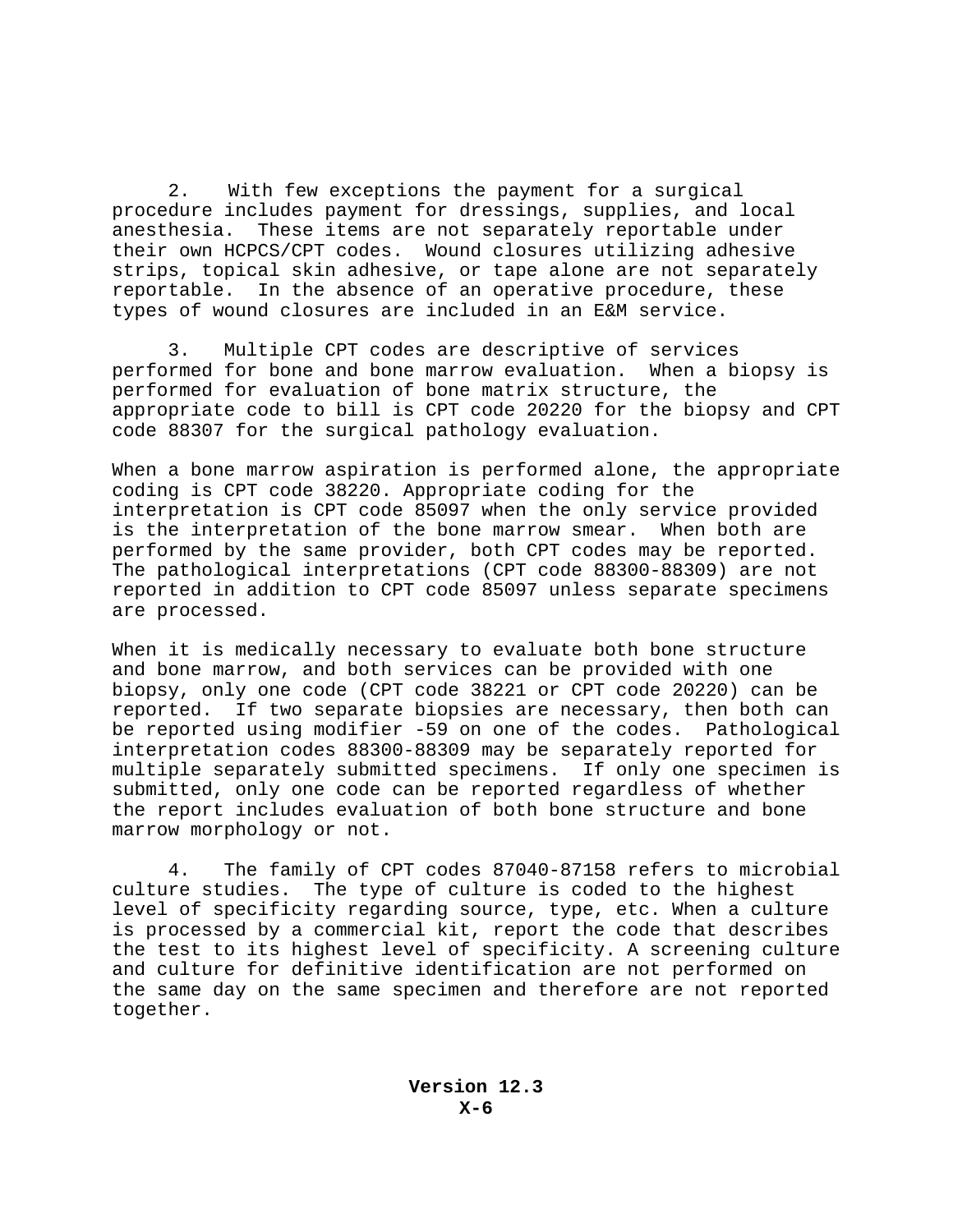5. When cytopathology codes are reported, the appropriate CPT code to bill is that which describes, to the highest level of specificity, what services were rendered. Accordingly, for a given specimen, only one code from a group of related codes describing a group of services that could be performed on a specimen with the same end result (e.g., 88104-88112, 88142-<br>88143, 88150-88154, 88164-88167, etc.) is to be reported. If 88143, 88150-88154, 88164-88167, etc.) is to be reported. multiple services (i.e., separate specimens from different anatomic sites) are reported, modifier -59 should be used to indicate that different levels of service were provided for different specimens from different anatomic sites. This should be reflected in the cytopathologic reports. A cytopathology preparation from a fluid, washing, or brushing is to be reported using one code from the range of CPT codes 88104-88112**.** It is inappropriate to additionally use CPT codes 88160-88162 because the smears are included in the codes referable to fluids (or washings or brushings) and 88160-88162 references "any other source" which would exclude fluids, washings, or brushings.

6. The CPT codes 80500 and 80502 are used to indicate that a pathologist has reviewed and interpreted, with a subsequent written report, a clinical pathology test. These codes additionally are not to be used with any other pathology service that includes a physician interpretation (e.g., surgical pathology). If an evaluation and management service (face-toface contact with the patient) takes place by the pathologist, then the appropriate E&M code is reported, rather than the clinical pathology consultation codes, even if, as part of the evaluation and management service, review of the test result is performed. Reporting of these services (CPT codes 80500 and 80502) requires the written order for consultation by a treating physician.

7. The CPT codes 88321-88325 are to be used to review slides, tissues, or other material obtained and prepared at a different location and referred to a pathologist for a second opinion. (These codes should not be reported by pathologists reporting a second opinion on slides, tissue, or material also examined and reported by another pathologist in the same provider group. Medicare generally does not pay twice for an interpretation of a given technical service (e.g., EKGs, radiographs, etc.). CPT codes 88321-88325 are reported with one unit of service regardless of the number of specimens, paraffin blocks, stained slides, etc.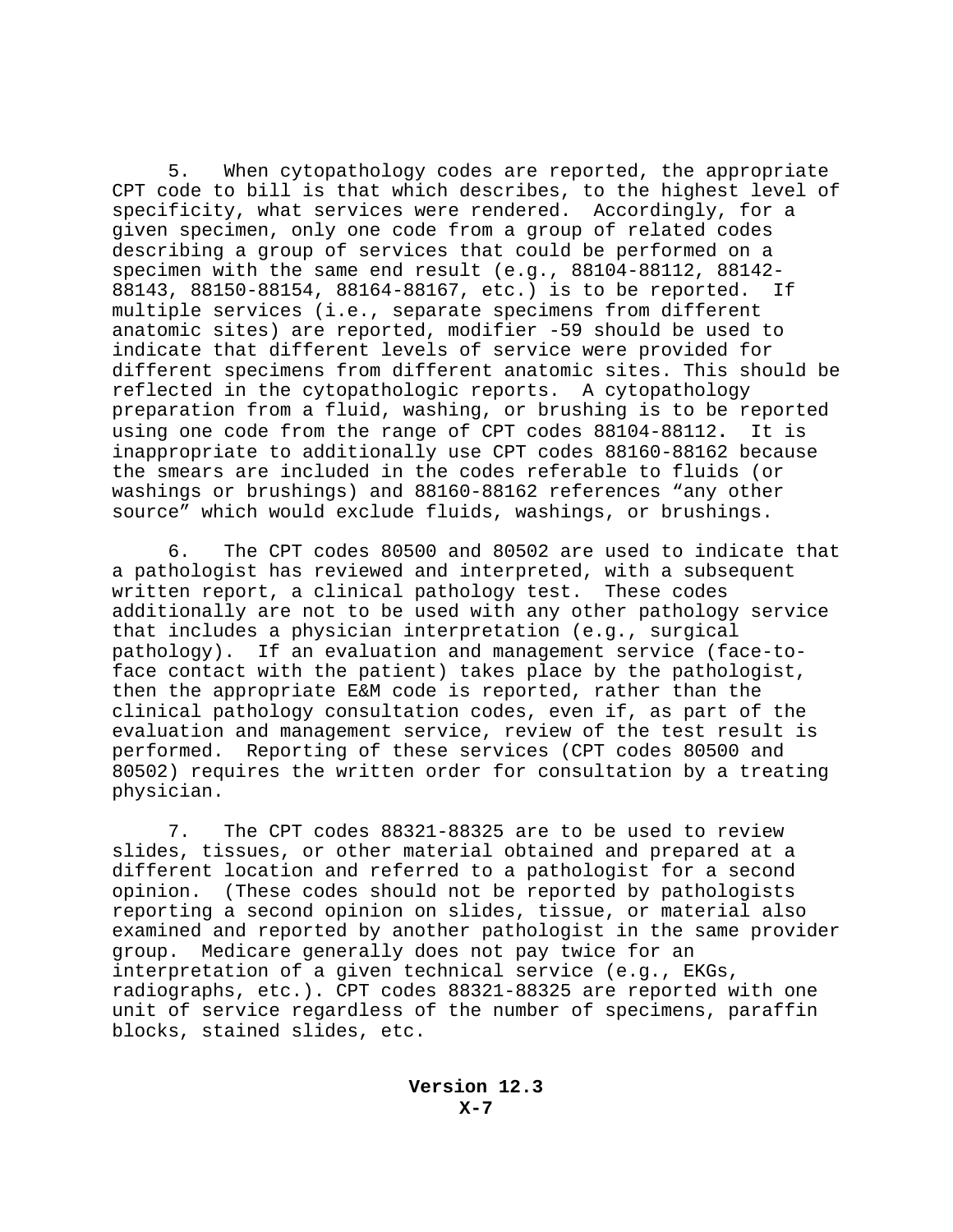When reporting CPT codes 88321-88325, providers should not report other pathology CPT codes such as 88312, 88313, 88342, 88187, 88188, 88189, etc., for interpretation of stains, slides or material previously interpreted by another pathologist. CPT codes 88312, 88313 and 88342 may be reported with CPT code 88323 if provider performs and interprets these stains de novo.

CPT codes 88321-88325 are not to be used for a face-to-face evaluation of a patient. In the event that a physician provides an evaluation and management service to a patient and, in the course of this service, specimens obtained elsewhere are reviewed as well, this is part of the evaluation and management service and is not to be reported separately. Only the evaluation and management service would be reported.

8.Multiple tests to identify the same analyte**,** marker, or infectious agent should not be reported separately. For example, it would not be appropriate to report both direct probe and amplified probe technique tests for the same infectious agent.

9. Medicare does not pay for duplicate testing. CPT codes 88342 (immunocytochemistry, each antibody) and 88184, 88187, 88188, 88189 (flow cytometry) should not in general be reported for the same or similar specimens. The diagnosis should be established using one of these methods. The provider may report both CPT codes if both methods are required because the initial method is nondiagnostic or does not explain all the light microscopic findings. The provider can report both methods utilizing modifier -59 and document the need for both methods in the medical record.

If the abnormal cells in two or more specimens are morphologically similar and testing on one specimen by one method (88342 or 88184, 88187, 88188, 88189) establishes the diagnosis, the same or other method should not be reported on the same or similar specimen. Similar specimens would include, but are not limited to:

- (1) blood and bone marrow;
- (2) bone marrow aspiration and bone marrow biopsy;
- (3) two separate lymph nodes; or
- (4) lymph node and other tissue with lymphoid infiltrate.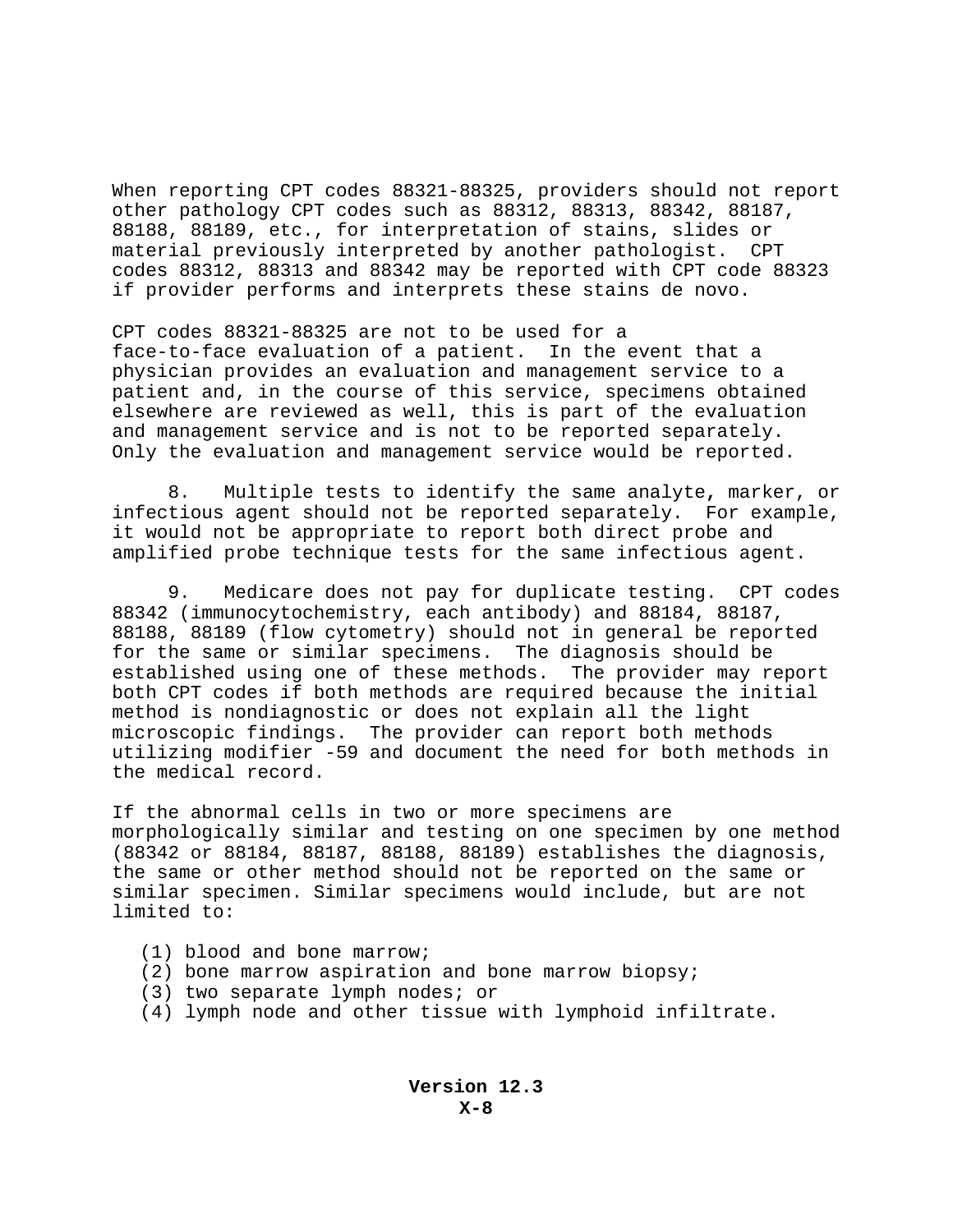10. Quantitative or semi-quantitative immunohistochemistry using computer-assisted technology (digital cellular imaging) should not be reported as CPT code 88342 with CPT code 88358. Prior to January 1, 2004, it should have been reported as CPT code 88342. Beginning January 1, 2004, it should be reported as CPT code 88361. CPT code 88361 should not be used to report any service other than quantitative or semi-quantitative immunohistochemistry using computer-assisted technology (digital cellular imaging). Digital cellular imaging includes computer software analysis of stained microscopic slides. Beginning January 1, 2005, quantitative or semi-quantitative immunohistochemistry performed by manual techniques should be reported as CPT code 88360. Immunohistochemistry reported with qualitative grading such as  $1^+$  to  $4^+$  should be reported as 88342.

11. DNA ploidy and S-phase analysis of tumor by digital cellular imaging technique should not be reported as CPT code 88313 with CPT code 88358. Prior to January 1, 2004, it should have been reported as CPT code 88313. Beginning January 1, 2004, it should be reported as CPT code 88358. Prior to January 1, 2004, CPT code 88358 should have been utilized to report DNA ploidy and S-phase analysis of tumor by non-digital cellular imaging techniques. CPT code 88358 should not be used to report any service other than DNA ploidy and S-phase analysis. One unit of service for CPT code 88358 includes both DNA ploidy and S-phase analysis.

12. CPT code 83721 (lipoprotein, direct measurement; direct measurement, LDL cholesterol) is used to report direct measurement of the LDL cholesterol. It should not be used to report a calculated LDL cholesterol. Direct measurement of LDL cholesterol in addition to total cholesterol (CPT code 82465) or lipid panel (CPT code 80061) may be reasonable and necessary if the triglyceride level is too high (greater than or equal to 400 mg/dl) to permit calculation of the LDL cholesterol. In such situations, CPT code 83721 should be reported with modifier -59.

13. Prior to January 1, 2005, qualitative, semiquantitative, and quantitative (tissue) *in situ* hybridization should have been reported as CPT code 88365 when performed by a physician (limited to M.D./D.O.). Beginning January 1, 2005, quantitative or semi-quantitative *in situ* hybridization (tissue or cellular) performed by computer-assisted technology should be reported as CPT code 88367 when performed by a physician (limited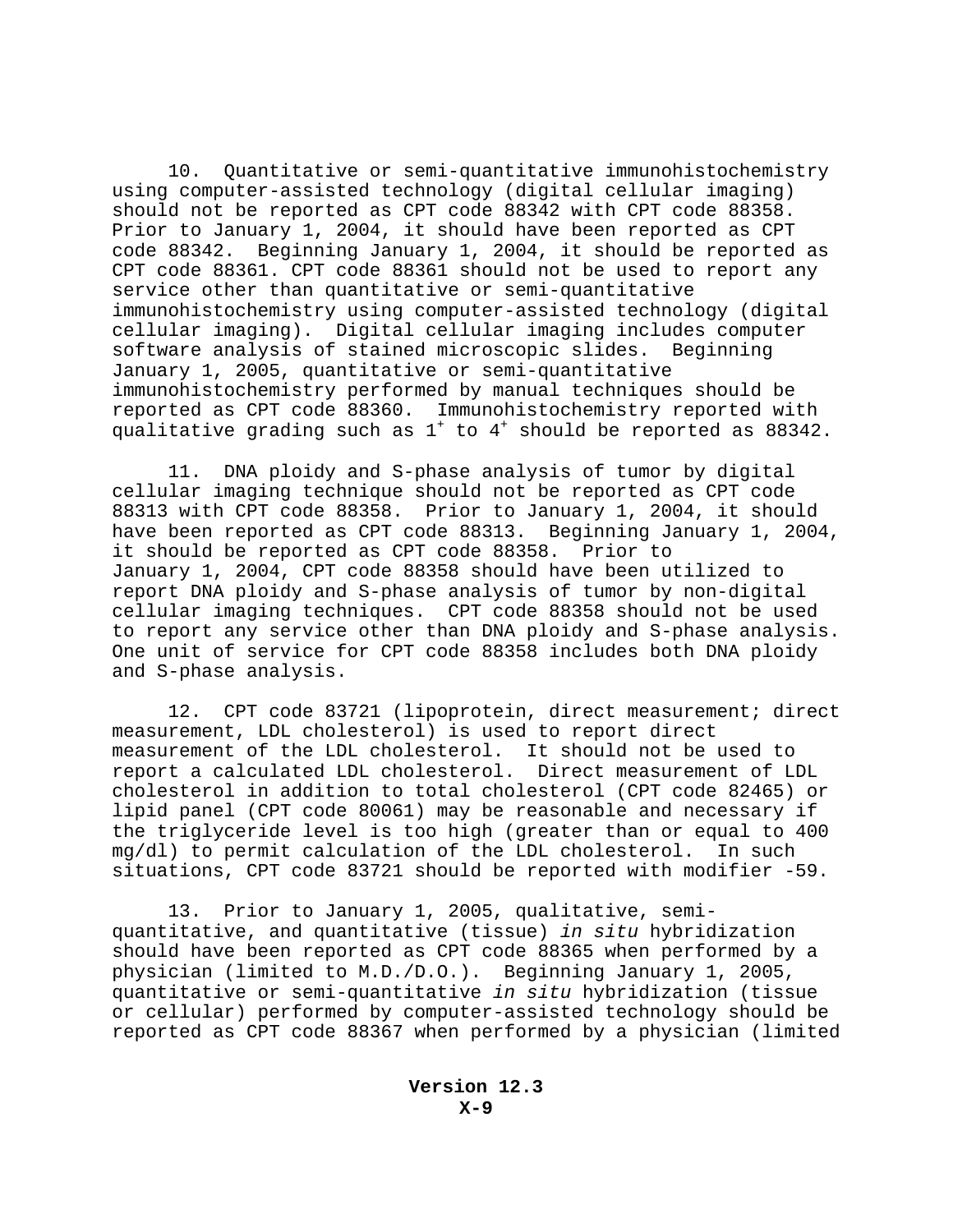to M.D./D.O.). Beginning January 1, 2005, quantitative or semiquantitative *in situ* hybridization (tissue or cellular) performed by manual methods should be reported as CPT code 88368 when performed by a physician (limited to M.D./D.O.). Do not report CPT code 88365 with CPT codes 88367 or 88368 for the same probe. Only one unit of service may be reported for CPT code 88365, 88367 or 88368 for each reportable probe. When *in situ* hybridization is performed on tissue or cytology specimens by a non-physician (provider other than M.D./D.O.), it should be reported using appropriate CPT codes in the range 88271-88275. For each reportable probe, a provider should not report CPT codes both from the range 88365-88368 and the range 88271-88275. *In situ* hybridization reported as CPT codes 88365-88368 includes both physician (limited to M.D./D.O.) and non-physician (non-<br>M.D./D.O.) services to obtain a reportable probe result. The M.D./D.O.) services to obtain a reportable probe result. physician (limited to M.D./D.O.) work component of 88365-88368 requires that a physician (limited to M.D./D.O.) rather than laboratory scientist or technician read, quantitate (88367,88368), and interpret the tissues/cells stained with the probe(s). If this work is performed by a laboratory scientist or technician, CPT codes 88271-88275 should be reported.

When a physician (limited to M.D./D.O.) reads/quantitates (CPT codes 88367, 88368) and interprets (CPT codes 88365-88368) the tissues/cells stained with the probe(s), the provider may report the global code or professional component (modifier -26) as appropriate. When the professional component of CPT codes 88365- 88368 is reported by the physician (limited to M.D./D.O.), the laboratory may report the technical component (modifier -TC), and a hospital reporting an outpatient laboratory test may report the appropriate CPT code. If a non-physician (provider other than M.D./D.O.) reads and quantitates the tissues/cells stained with the probe(s), the laboratory should not report the technical component (-TC) of CPT codes 88367-88368, and a hospital reporting an outpatient laboratory test should not report CPT codes 88367 or 88368. The laboratory or hospital may report these services with CPT codes 88271-88275.

14. Beginning January 1, 2005, flow cytometry interpretation should be reported using CPT codes 88187-88189. Only one code should be reported for all flow cytometry performed on a specimen. Since Medicare does not pay for duplicate testing, do not report flow cytometry on multiple specimens on the same date of service unless the morphology or other clinical